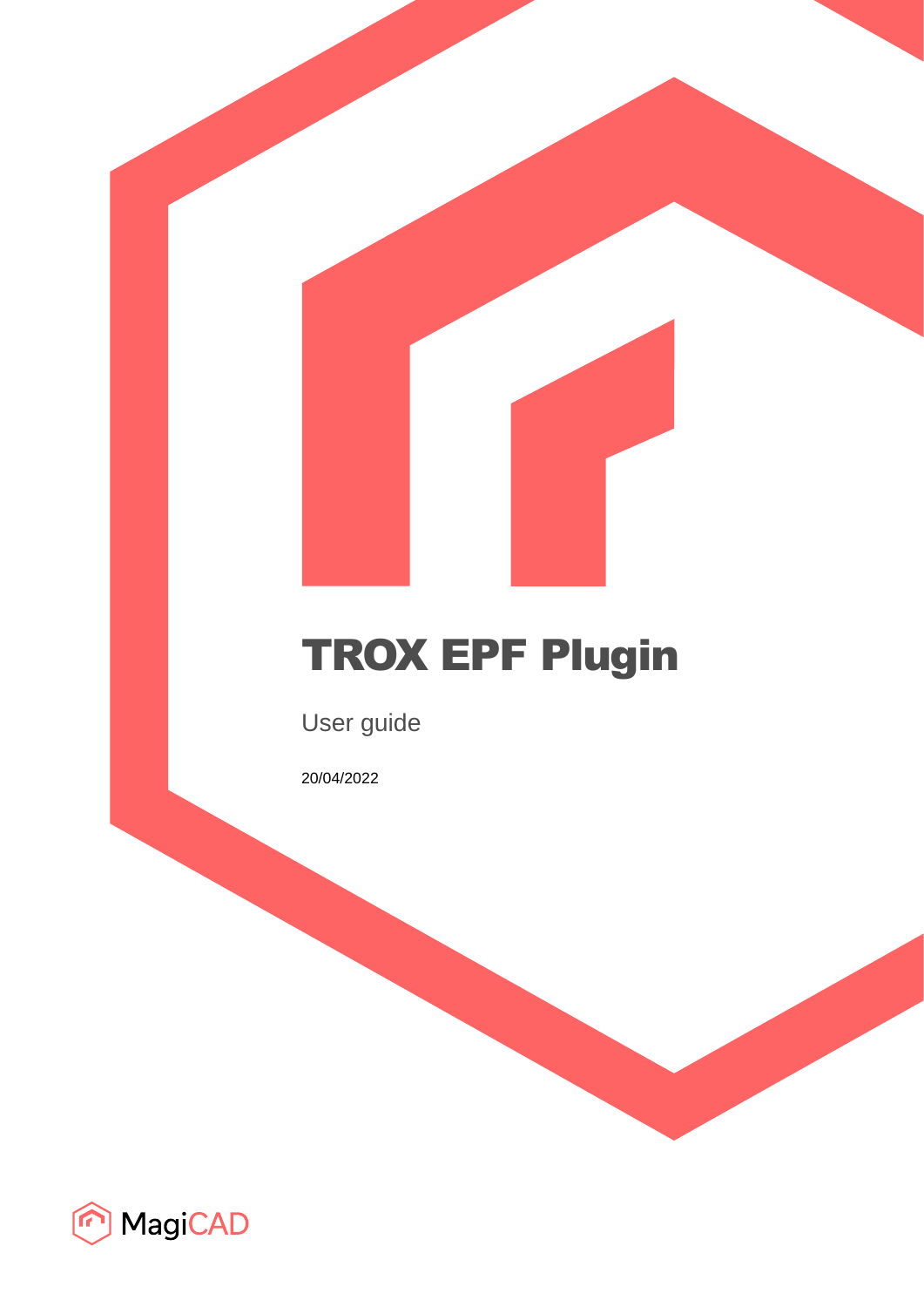

# **Content**

| 1.1 |                                                                                          |  |
|-----|------------------------------------------------------------------------------------------|--|
|     |                                                                                          |  |
|     |                                                                                          |  |
|     |                                                                                          |  |
|     |                                                                                          |  |
|     |                                                                                          |  |
|     |                                                                                          |  |
|     |                                                                                          |  |
|     |                                                                                          |  |
|     | 2.1.3 Description of insert product command for climate beams with extract connections 8 |  |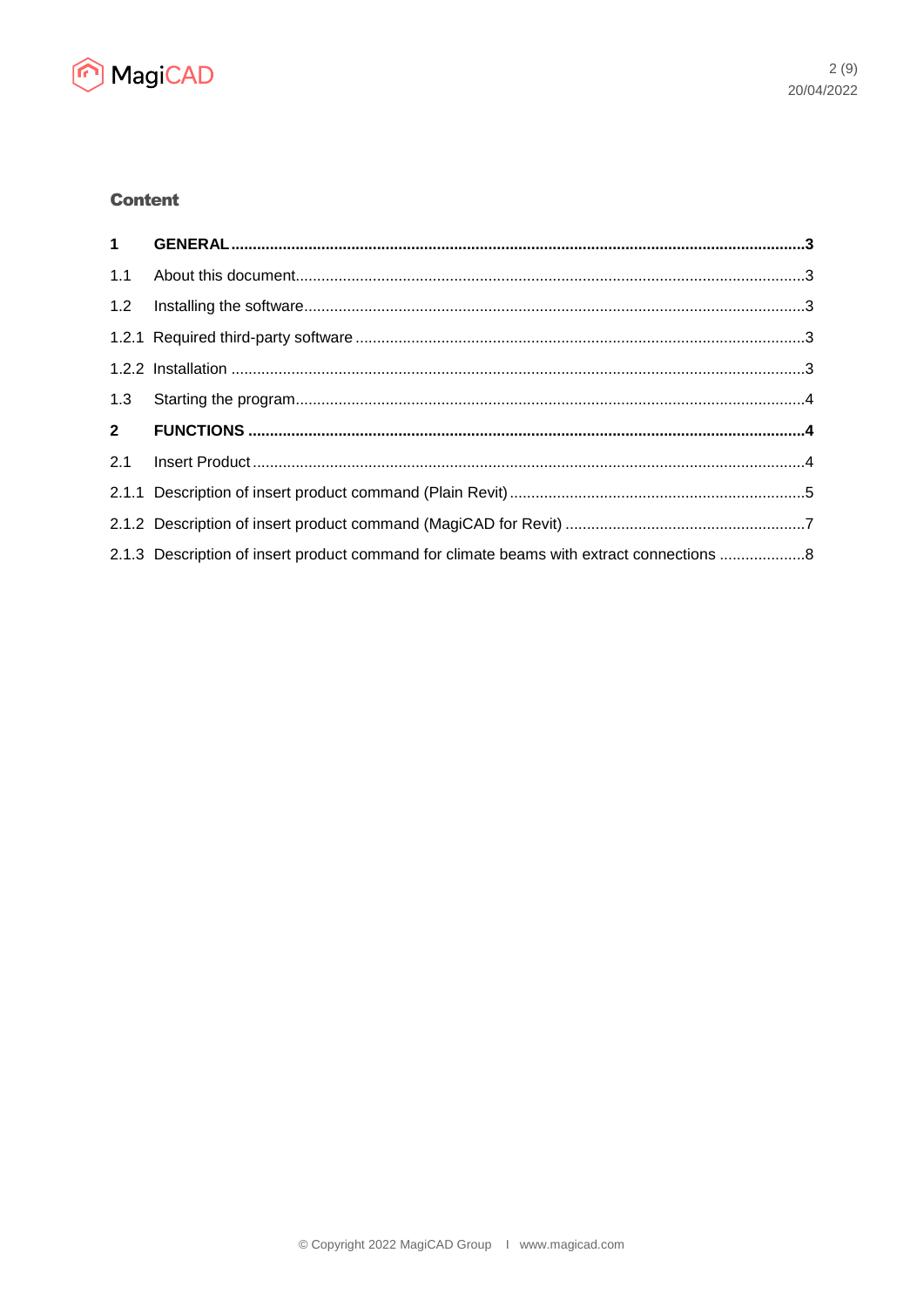

# 1 General

## 1.1 About this document

This document contains instructions on using TROX EPF Revit / MagiCAD for Revit plugin. TROX EPF Revit plugin integrates TROX EPF configurator into Revit / MagiCAD for Revit. It allows user to find and insert TROX climate beam products into Revit project.

## 1.2 Installing the software

#### 1.2.1 Required third-party software

TROX EPF plugin works with the following Revit and MagiCAD for Revit versions:

- Revit 2018 2023
- MagiCAD for Revit 2022 (with Revit 2018 2022)
- MagiCAD for Revit 2023 (with Revit 2019 2023)

#### 1.2.2 Installation

#### **Administrator privileges are recommended for installation.**

- 1. Ensure that you have required Revit version installed on your computer.
- 2. Install TROX EPF Revit plugin. Installation package can be downloaded from here:

<https://portal.magicad.com/>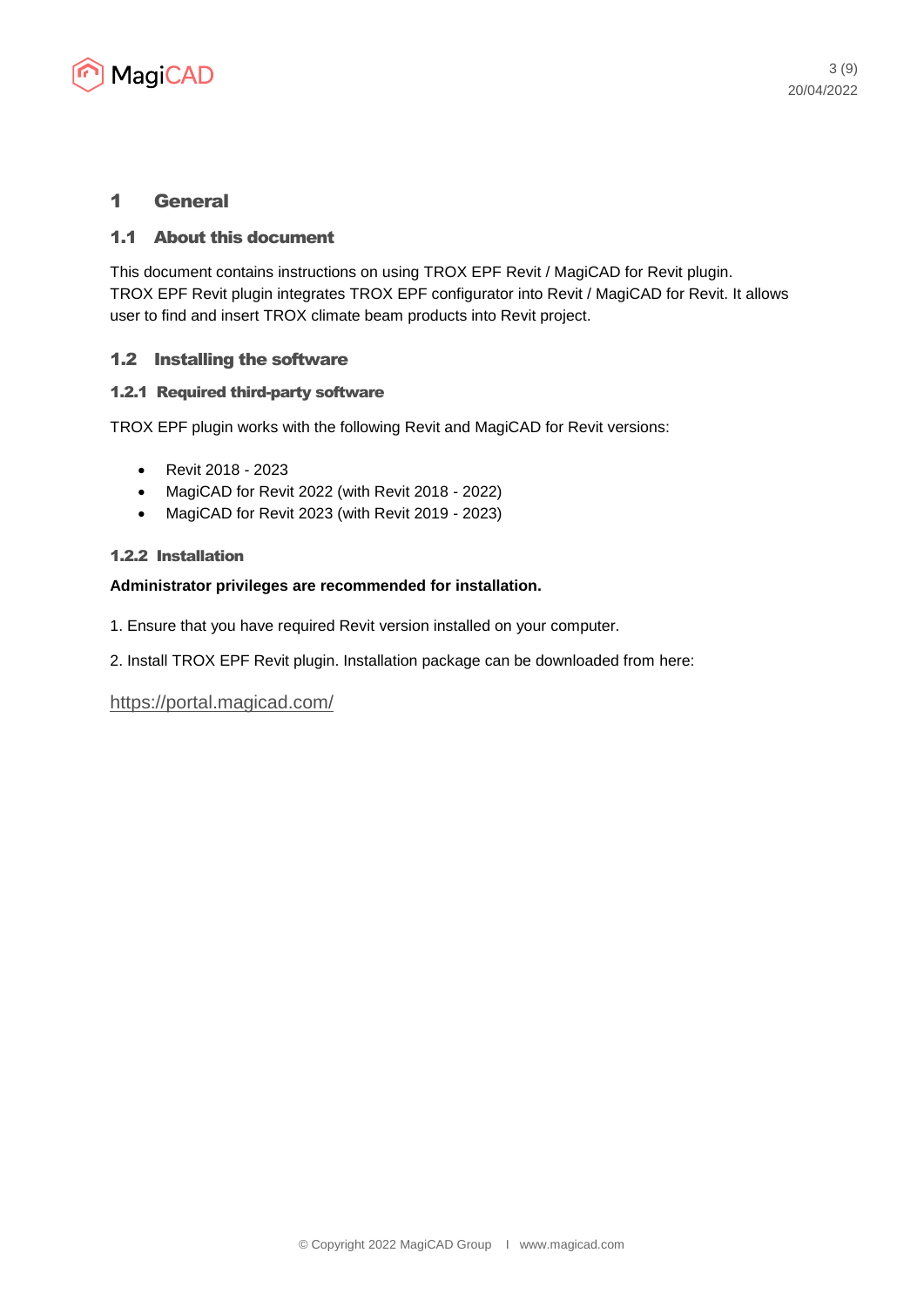

### 1.3 Starting the program

The plugin is automatically loaded and is ready to be used once Revit is started next time after the plugin is installed. If you installed the plugin with MagiCAD plugin manager, the plugin is ready to be used without restarting Revit / MagiCAD for Revit.

TROX EPF plugin ribbon panel can be found from Add-ins tab:



## 2 Functions

TROX EPF plugin contains commands to insert different TROX climate beam products into Revit project. Different products can be found from the drop down menu:



#### 2.1 Insert Product

Clicking any of the products will open TROX EPF configurator for selecting suitable products into Revit project.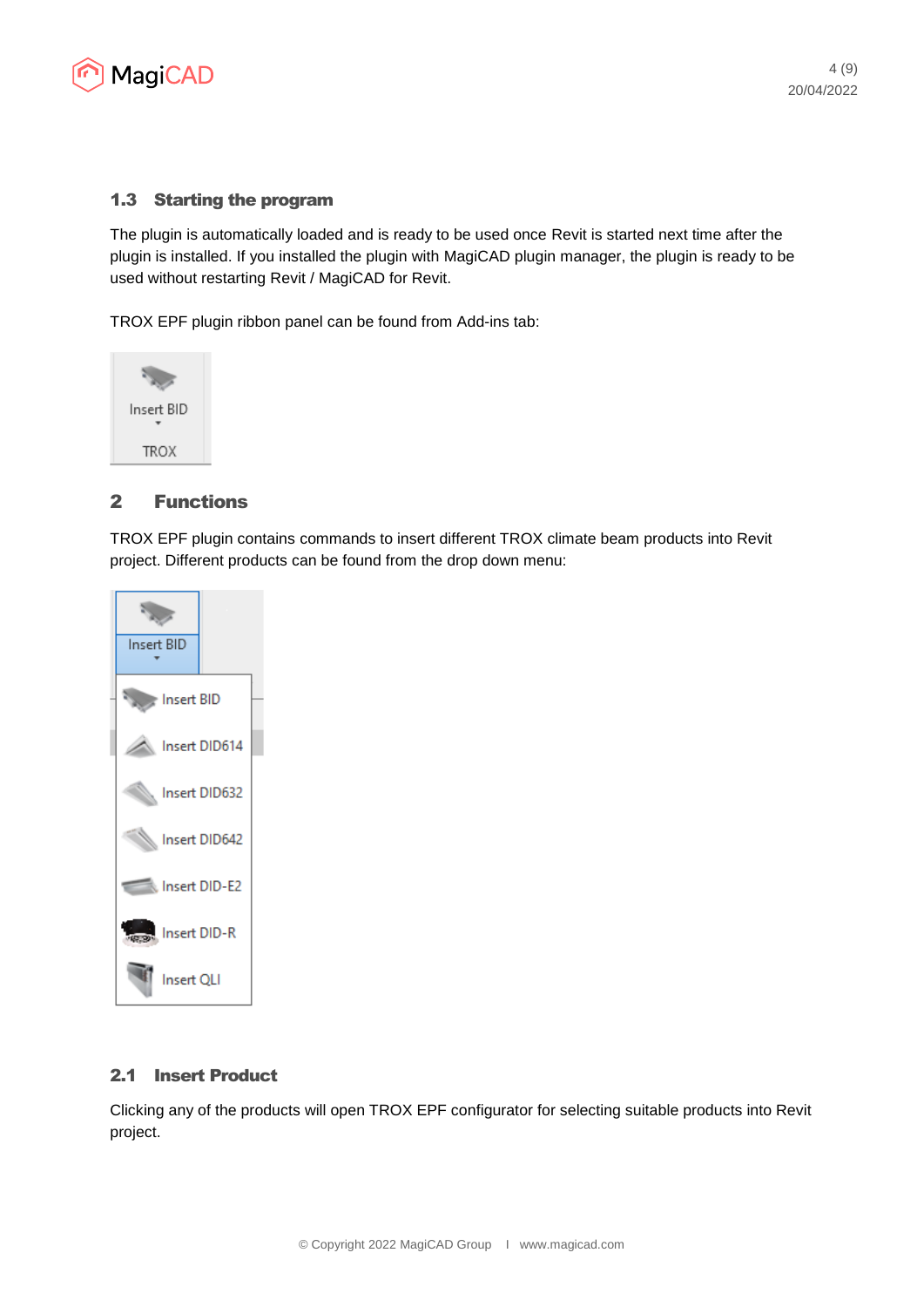

#### 2.1.1 Description of insert product command (Plain Revit)

Follow these steps to insert product from TROX EPF into Revit project:

1. Click the "Insert <Product Name>" -button from the TROX EPF ribbon panel (Add-ins tab). Once the operation is started the plugin opens TROX EPF configurator:

| <b>CONFIGURE YOUR PRODUCT - STEP BY STEP</b><br>Sizes<br>Surface<br>Adjustable air control blades<br>Serio<br><b>DESIGN</b><br>Perforated metal facing with circular holes, encased<br>D <sub>2</sub><br>Perforated metal facing with circular holes, not encased<br>HEATEXCHANGER<br>2Pipes<br>4Pipes<br>NOZZLE VARIANT <sup>6</sup><br><b>High Efficiency</b><br>S1<br>Standard, small<br>Standard large<br><b>High Performance</b><br>$\mathbf{S}$<br>Adjustable twin nozzles, all nozzles are open (factory setting)<br>DA<br>DA<br>Larger nozzles are open<br>DA<br>Smaller nozzles are open<br><b>WATERCONNECTIONPOSITION</b><br>Left side<br>Right side<br><b>WATERCONNECTION</b><br>With G1/2" external thread and flat seal<br>With G1/2" union nut and flat seal<br>@12 mm plain pipe<br>A1<br>A2<br>Sizes<br>ORDER CODE: DID614-4-S2-R/593X593-158/LE<br>Specification text: DID614-4-S2-R/593x593-158/LE |  |  |  | $\overline{\phantom{a}}$    |
|----------------------------------------------------------------------------------------------------------------------------------------------------------------------------------------------------------------------------------------------------------------------------------------------------------------------------------------------------------------------------------------------------------------------------------------------------------------------------------------------------------------------------------------------------------------------------------------------------------------------------------------------------------------------------------------------------------------------------------------------------------------------------------------------------------------------------------------------------------------------------------------------------------------------|--|--|--|-----------------------------|
|                                                                                                                                                                                                                                                                                                                                                                                                                                                                                                                                                                                                                                                                                                                                                                                                                                                                                                                      |  |  |  |                             |
|                                                                                                                                                                                                                                                                                                                                                                                                                                                                                                                                                                                                                                                                                                                                                                                                                                                                                                                      |  |  |  | Technical design and sizing |
|                                                                                                                                                                                                                                                                                                                                                                                                                                                                                                                                                                                                                                                                                                                                                                                                                                                                                                                      |  |  |  | 2                           |
|                                                                                                                                                                                                                                                                                                                                                                                                                                                                                                                                                                                                                                                                                                                                                                                                                                                                                                                      |  |  |  |                             |
|                                                                                                                                                                                                                                                                                                                                                                                                                                                                                                                                                                                                                                                                                                                                                                                                                                                                                                                      |  |  |  |                             |
|                                                                                                                                                                                                                                                                                                                                                                                                                                                                                                                                                                                                                                                                                                                                                                                                                                                                                                                      |  |  |  |                             |
|                                                                                                                                                                                                                                                                                                                                                                                                                                                                                                                                                                                                                                                                                                                                                                                                                                                                                                                      |  |  |  |                             |
|                                                                                                                                                                                                                                                                                                                                                                                                                                                                                                                                                                                                                                                                                                                                                                                                                                                                                                                      |  |  |  |                             |
|                                                                                                                                                                                                                                                                                                                                                                                                                                                                                                                                                                                                                                                                                                                                                                                                                                                                                                                      |  |  |  |                             |
|                                                                                                                                                                                                                                                                                                                                                                                                                                                                                                                                                                                                                                                                                                                                                                                                                                                                                                                      |  |  |  |                             |
|                                                                                                                                                                                                                                                                                                                                                                                                                                                                                                                                                                                                                                                                                                                                                                                                                                                                                                                      |  |  |  |                             |
|                                                                                                                                                                                                                                                                                                                                                                                                                                                                                                                                                                                                                                                                                                                                                                                                                                                                                                                      |  |  |  |                             |
|                                                                                                                                                                                                                                                                                                                                                                                                                                                                                                                                                                                                                                                                                                                                                                                                                                                                                                                      |  |  |  | <b>BP</b> Insert to MagiCAD |

2. User can configure the different aspects of the product from the tabs (1). Technical values can be confiugured in the "Technical design and sizing" tab (2).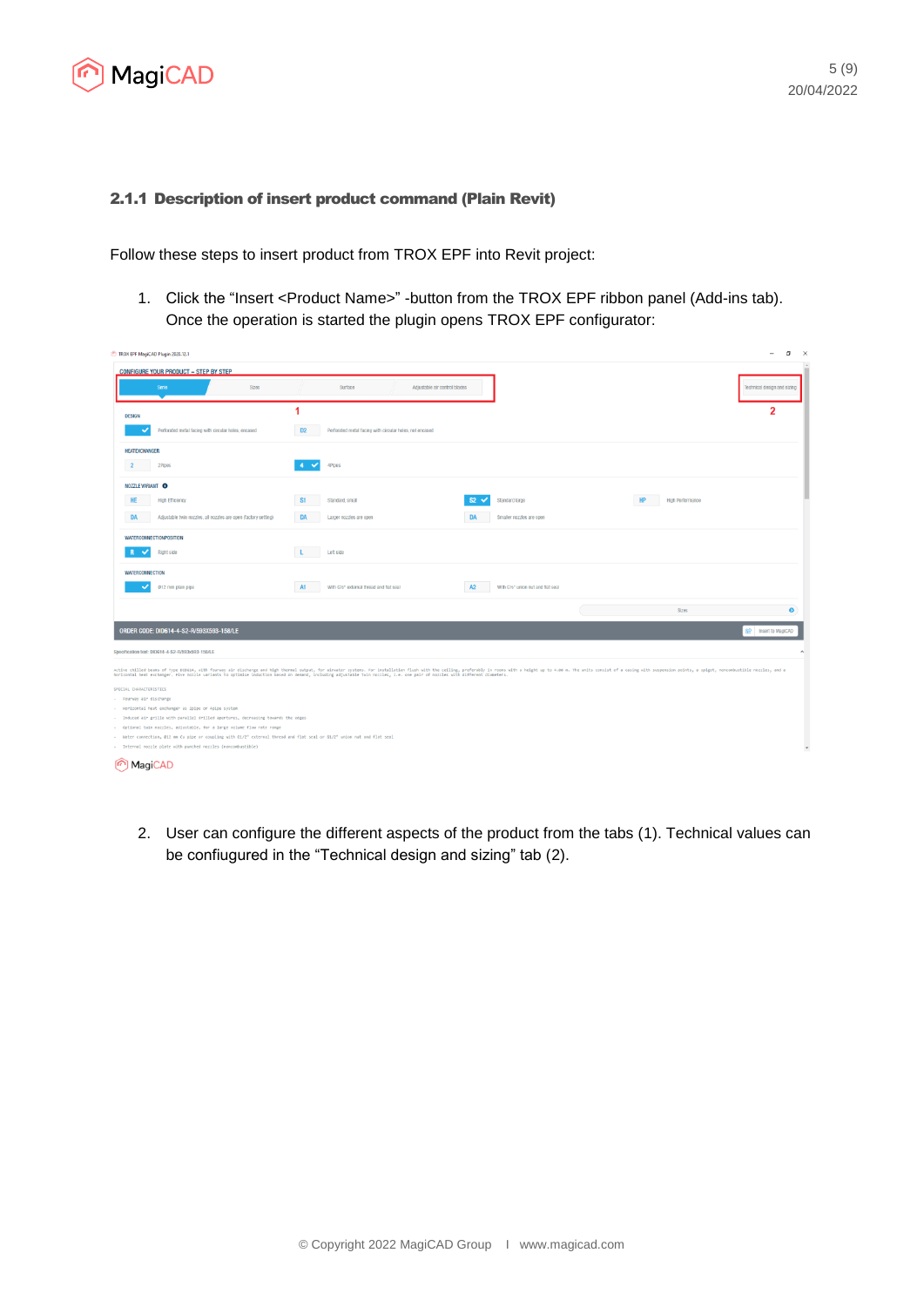

| 13b.U<br>Primary air volume flow rate q <sub>xPRI</sub><br><b>SPACING/DISTANCES</b><br>1.0<br>Distance x<br>2.5<br>Installation height hing<br>AIR RELATED DATA - COOLING MODE<br>16.0<br>Primary air temperature t <sub>PRLC</sub><br>26.0<br>Room temperature t <sub>co</sub><br>45.0<br>Relative humidity of the air $\varphi_{\rm p}$<br>WATER RELATED DATA - COOLING MODE<br>16.0<br>Water flow temperature t <sub>res.c</sub><br>110.0<br>Water flow rate Q <sub>KMG</sub><br>AIR RELATED DATA - HEATING MODE<br>18.0<br>Primary air temperature t <sub>est.h</sub><br>22.0<br>Room temperature t <sub>ch</sub> | m <sup>3</sup> /h<br>m<br>m<br>$^{\circ}$ C<br>$^{\circ}$ C<br>$^{\circ}$ C<br><b>V<sub>n</sub></b> | 58.0  249.0 m <sup>3</sup> /h<br>0.5m<br>2.24.3 m<br>$12.0 - 24.0 °C$<br>$20.0 - 28.0 °C$<br>$25.0 - 75.0$<br>$10.0 - 22.0 °C$<br>$30.0 - Uh$ | WATER RELATED DATA - COOLING MODE<br>19.5 °C<br>Water return temperature<br>1,7 kPa<br>Pressure drop, water side<br><b>POWER RESULTS - HEATING</b><br>244W<br>Total thermal output - heating<br>$-182W$<br>Thermal output - primary air<br>426W<br>Thermal output - water<br>WATER RELATED DATA - HEATING MODE<br>42.7 °C<br>Water return temperature<br>$0.1$ kPa<br>Pressure drop, water side<br>AERODYNAMIC RESULTS - COOLING MODE<br>3.5 <sub>m</sub><br>Throw distance<br>0,84 m/s<br>Velocity at I<br>$-1.94K$<br>Temperature difference at I<br>n.V. m/s<br>Velocity at L<br>n.V.K<br>Temperature difference at I <sub>s</sub><br><b>REMARKS</b> |  |
|-----------------------------------------------------------------------------------------------------------------------------------------------------------------------------------------------------------------------------------------------------------------------------------------------------------------------------------------------------------------------------------------------------------------------------------------------------------------------------------------------------------------------------------------------------------------------------------------------------------------------|-----------------------------------------------------------------------------------------------------|-----------------------------------------------------------------------------------------------------------------------------------------------|---------------------------------------------------------------------------------------------------------------------------------------------------------------------------------------------------------------------------------------------------------------------------------------------------------------------------------------------------------------------------------------------------------------------------------------------------------------------------------------------------------------------------------------------------------------------------------------------------------------------------------------------------------|--|
|                                                                                                                                                                                                                                                                                                                                                                                                                                                                                                                                                                                                                       |                                                                                                     |                                                                                                                                               |                                                                                                                                                                                                                                                                                                                                                                                                                                                                                                                                                                                                                                                         |  |
|                                                                                                                                                                                                                                                                                                                                                                                                                                                                                                                                                                                                                       |                                                                                                     |                                                                                                                                               |                                                                                                                                                                                                                                                                                                                                                                                                                                                                                                                                                                                                                                                         |  |
|                                                                                                                                                                                                                                                                                                                                                                                                                                                                                                                                                                                                                       |                                                                                                     |                                                                                                                                               |                                                                                                                                                                                                                                                                                                                                                                                                                                                                                                                                                                                                                                                         |  |
|                                                                                                                                                                                                                                                                                                                                                                                                                                                                                                                                                                                                                       |                                                                                                     |                                                                                                                                               |                                                                                                                                                                                                                                                                                                                                                                                                                                                                                                                                                                                                                                                         |  |
|                                                                                                                                                                                                                                                                                                                                                                                                                                                                                                                                                                                                                       |                                                                                                     |                                                                                                                                               |                                                                                                                                                                                                                                                                                                                                                                                                                                                                                                                                                                                                                                                         |  |
|                                                                                                                                                                                                                                                                                                                                                                                                                                                                                                                                                                                                                       |                                                                                                     |                                                                                                                                               |                                                                                                                                                                                                                                                                                                                                                                                                                                                                                                                                                                                                                                                         |  |
|                                                                                                                                                                                                                                                                                                                                                                                                                                                                                                                                                                                                                       |                                                                                                     |                                                                                                                                               |                                                                                                                                                                                                                                                                                                                                                                                                                                                                                                                                                                                                                                                         |  |
|                                                                                                                                                                                                                                                                                                                                                                                                                                                                                                                                                                                                                       |                                                                                                     |                                                                                                                                               |                                                                                                                                                                                                                                                                                                                                                                                                                                                                                                                                                                                                                                                         |  |
|                                                                                                                                                                                                                                                                                                                                                                                                                                                                                                                                                                                                                       |                                                                                                     |                                                                                                                                               |                                                                                                                                                                                                                                                                                                                                                                                                                                                                                                                                                                                                                                                         |  |
|                                                                                                                                                                                                                                                                                                                                                                                                                                                                                                                                                                                                                       |                                                                                                     |                                                                                                                                               |                                                                                                                                                                                                                                                                                                                                                                                                                                                                                                                                                                                                                                                         |  |
|                                                                                                                                                                                                                                                                                                                                                                                                                                                                                                                                                                                                                       |                                                                                                     |                                                                                                                                               |                                                                                                                                                                                                                                                                                                                                                                                                                                                                                                                                                                                                                                                         |  |
|                                                                                                                                                                                                                                                                                                                                                                                                                                                                                                                                                                                                                       |                                                                                                     |                                                                                                                                               |                                                                                                                                                                                                                                                                                                                                                                                                                                                                                                                                                                                                                                                         |  |
|                                                                                                                                                                                                                                                                                                                                                                                                                                                                                                                                                                                                                       |                                                                                                     |                                                                                                                                               |                                                                                                                                                                                                                                                                                                                                                                                                                                                                                                                                                                                                                                                         |  |
|                                                                                                                                                                                                                                                                                                                                                                                                                                                                                                                                                                                                                       |                                                                                                     |                                                                                                                                               |                                                                                                                                                                                                                                                                                                                                                                                                                                                                                                                                                                                                                                                         |  |
|                                                                                                                                                                                                                                                                                                                                                                                                                                                                                                                                                                                                                       |                                                                                                     |                                                                                                                                               |                                                                                                                                                                                                                                                                                                                                                                                                                                                                                                                                                                                                                                                         |  |
|                                                                                                                                                                                                                                                                                                                                                                                                                                                                                                                                                                                                                       |                                                                                                     |                                                                                                                                               |                                                                                                                                                                                                                                                                                                                                                                                                                                                                                                                                                                                                                                                         |  |
|                                                                                                                                                                                                                                                                                                                                                                                                                                                                                                                                                                                                                       |                                                                                                     |                                                                                                                                               | 1,2 kg/m <sup>3</sup><br>Air density                                                                                                                                                                                                                                                                                                                                                                                                                                                                                                                                                                                                                    |  |
|                                                                                                                                                                                                                                                                                                                                                                                                                                                                                                                                                                                                                       |                                                                                                     |                                                                                                                                               |                                                                                                                                                                                                                                                                                                                                                                                                                                                                                                                                                                                                                                                         |  |
|                                                                                                                                                                                                                                                                                                                                                                                                                                                                                                                                                                                                                       | $^{\circ}$ C                                                                                        | $12.0 - 24.0 °C$                                                                                                                              | Akustische Ausgabe<br>LwA Octave 63 Octave 125 Octave 250 Octave 500 Octave 1 Octave 2 Octave 4 Octave 8 LwNC LwNR                                                                                                                                                                                                                                                                                                                                                                                                                                                                                                                                      |  |
|                                                                                                                                                                                                                                                                                                                                                                                                                                                                                                                                                                                                                       |                                                                                                     |                                                                                                                                               | Apt Odeg Hz Odeg Hz Odeg<br>Hz Odeg<br>Hz Odeg<br>kHz Odeg kHz Odeg<br>kHz Odeg kHz Odeg Odeg Odeg<br>Active part   120   41   32 0B<br>37 dB<br>40 dB<br>39 dB<br>37 dB<br>31 dB<br>18 dB<br>$< 15$ dB 36 dB 38 dB                                                                                                                                                                                                                                                                                                                                                                                                                                     |  |
|                                                                                                                                                                                                                                                                                                                                                                                                                                                                                                                                                                                                                       | $^{\circ}$ C                                                                                        | $18.0 - 28.0 °C$                                                                                                                              | Pa dB(A)                                                                                                                                                                                                                                                                                                                                                                                                                                                                                                                                                                                                                                                |  |
| WATER RELATED DATA - HEATING MODE                                                                                                                                                                                                                                                                                                                                                                                                                                                                                                                                                                                     |                                                                                                     |                                                                                                                                               |                                                                                                                                                                                                                                                                                                                                                                                                                                                                                                                                                                                                                                                         |  |
| 50.0<br>Water flow temperature t <sub>ecs/h</sub>                                                                                                                                                                                                                                                                                                                                                                                                                                                                                                                                                                     | $^{\circ}$ C                                                                                        | 26.0.70.0 °C                                                                                                                                  |                                                                                                                                                                                                                                                                                                                                                                                                                                                                                                                                                                                                                                                         |  |
| 50.0<br>Water flow rate q <sub>routh</sub>                                                                                                                                                                                                                                                                                                                                                                                                                                                                                                                                                                            | <b>V<sub>n</sub></b>                                                                                | $30.0 - Uh$                                                                                                                                   |                                                                                                                                                                                                                                                                                                                                                                                                                                                                                                                                                                                                                                                         |  |
|                                                                                                                                                                                                                                                                                                                                                                                                                                                                                                                                                                                                                       |                                                                                                     |                                                                                                                                               |                                                                                                                                                                                                                                                                                                                                                                                                                                                                                                                                                                                                                                                         |  |
|                                                                                                                                                                                                                                                                                                                                                                                                                                                                                                                                                                                                                       |                                                                                                     |                                                                                                                                               |                                                                                                                                                                                                                                                                                                                                                                                                                                                                                                                                                                                                                                                         |  |
| ORDER CODE: DID614-4-S2-R/593X593-158/LE                                                                                                                                                                                                                                                                                                                                                                                                                                                                                                                                                                              |                                                                                                     |                                                                                                                                               | BR Insert to MagiCAD                                                                                                                                                                                                                                                                                                                                                                                                                                                                                                                                                                                                                                    |  |

- MagiCAD
- 3. Once the product is configured, user can continue by clicking "Insert to MagiCAD" -button. In the "Technical design and sizing" tab, the button can be found by scrolling down.
- 4. Plugin opens following dialog:

| Product | Variant                                         | System | Airflow (I/s) | C. Power (w) | C. Supply System | H. Power (w) |                     | H. Supply System HeightLevel (mm) |    |
|---------|-------------------------------------------------|--------|---------------|--------------|------------------|--------------|---------------------|-----------------------------------|----|
|         | DID614-4-S2-R/593x593-1 DID614-4-S2-R/593x593-1 | $\sim$ | 37.77778      | 424          | Cooling supp     | 199          | Heating supp $\sim$ | $\circ$                           |    |
|         | $\mathbf{2}$                                    | 3      | 4             | 5            | 6                | 7            | 8                   | 9                                 |    |
|         |                                                 |        |               |              |                  |              |                     |                                   |    |
|         |                                                 |        |               |              |                  |              |                     |                                   |    |
|         |                                                 |        |               |              |                  |              |                     |                                   |    |
|         |                                                 |        |               |              |                  |              |                     |                                   |    |
|         |                                                 |        |               |              |                  |              |                     |                                   |    |
|         |                                                 |        |               |              |                  |              |                     |                                   | 10 |

The dialog displays product code (1), variant code (2), air supply system (3), airflow (4), cooling power (5), cooling supply system (6), heating power (7), heating supply system (8) and height level (9). Product and variant code, airflow, cooling power and heating power are filled with data from EPF and cannot be edited. Use can change the systems and select the installation height. After that user proceeds by clicking the Insert -button, which initiates the insert operation to active Revit view. User can freely place the product into wanted position: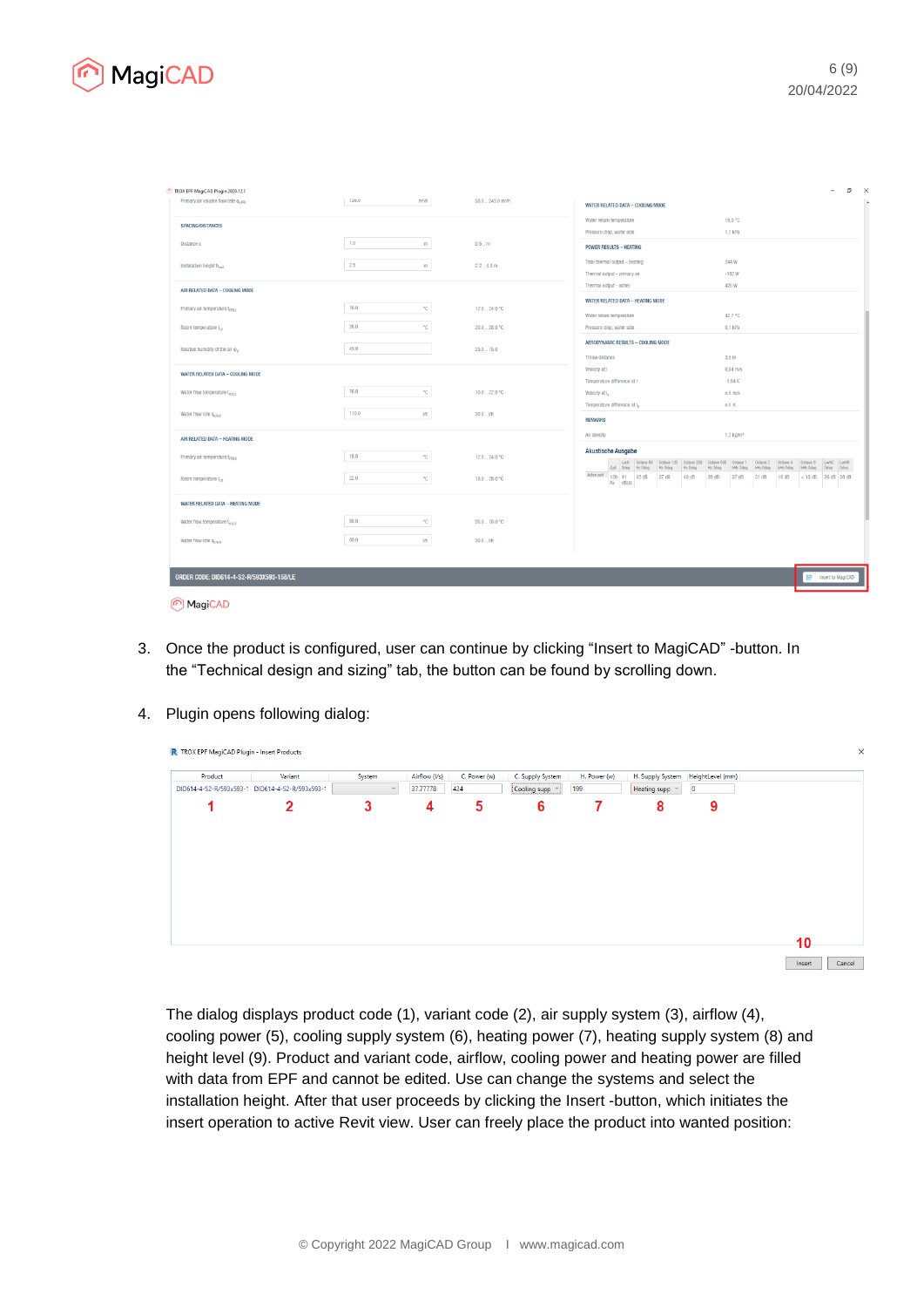

#### 2.1.2 Description of insert product command (MagiCAD for Revit)

The insert product command workflow differs little bit if MagiCAD for Revit is installed on top of Revit. The steps are identical to plain Revit steps until step 3.

1. After the product is chosen in TROX EPF and "Insert to MagiCAD" -button is clicked, plugin loads MagiCAD Dataset dialog:

| <b>Dataset Properties</b><br>m       | ×                                                                      |
|--------------------------------------|------------------------------------------------------------------------|
| <b>General Properties</b>            | Air flow arrow                                                         |
| User code:                           |                                                                        |
| Description:                         |                                                                        |
| Manufacturer:                        | <b>TROX GmbH</b>                                                       |
| Product:                             | DID614-4-S2-R/593x593-158/LE                                           |
| National code:                       |                                                                        |
| URL address:                         | https://www.trox.de/en/series-page/1152<br>Select<br>Update to project |
| Product variables                    | Product                                                                |
| $Pv-1$ :                             |                                                                        |
| $Pv-2$ :                             |                                                                        |
| $Pv-3$ :                             |                                                                        |
| $Pv-4$ :                             |                                                                        |
| $Pv-5$ :                             |                                                                        |
| Defaults                             |                                                                        |
| Device installation level:           | 2400<br>mm                                                             |
|                                      | Additional properties                                                  |
| BWO Size range:                      |                                                                        |
| <b>BWO Product offsets:</b>          |                                                                        |
|                                      | Open in MagiCAD Create                                                 |
| Use limits from the balancing method | $ \mathbf{v} $<br>Select<br>Properties                                 |
| Limits of the pressure drop:         | Pa<br>RFA in Revit project                                             |
| Limits for throttling:               | $\%$<br>RFA name:<br>DID614-4-S2-R_593x593-158_LE                      |
|                                      | Mechanical equipments<br>Category:                                     |
|                                      |                                                                        |
|                                      | <b>OK</b><br>Cancel                                                    |

From the dataset properties dialog you can define for example 2D symbols for the product and for airflow arrows. Once ready, proceed by clicking OK -button.

2. MagiCAD Insert product view is opened. Notice that the working point should be defined in this dialog from the ventilation tab in the right side of the dialog. Once ready, user can start the insert operation by clicking the OK -button: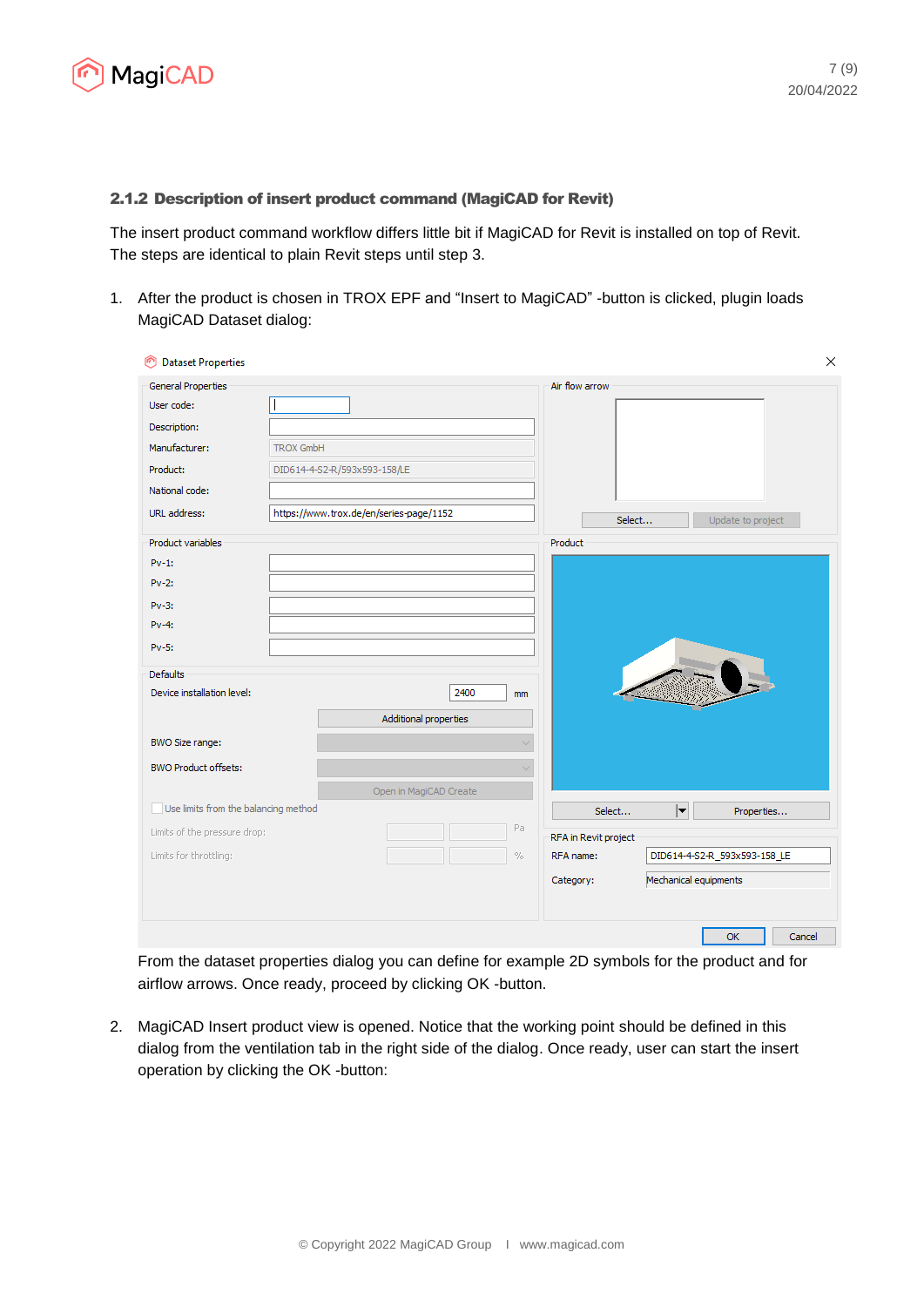

| Product Selection                                                                                                                                                                                                                                                                                                                       | $\times$<br>$\Box$                                                                                                                                |
|-----------------------------------------------------------------------------------------------------------------------------------------------------------------------------------------------------------------------------------------------------------------------------------------------------------------------------------------|---------------------------------------------------------------------------------------------------------------------------------------------------|
| Ventilation<br>Piping<br>Electrical                                                                                                                                                                                                                                                                                                     |                                                                                                                                                   |
| 鳕<br>0∑<br>La<br>$\mathscr{L}$<br>$\bigcirc$<br>$\bigcircledast$<br>C<br>[四]<br>Air flow<br>Fire<br>Supply Extract Outdoor Outdoor<br>Climate Fan coil Air handling<br>Silencer<br>Other<br>Access<br>equipment<br>exhaust<br>unit<br>damper damper<br>supply<br>component panel<br>beam<br>Air devices<br><b>Devices</b><br>Components | 娱<br><b>Distribution</b><br>box<br>Fittings                                                                                                       |
| $\vee$ Filter text<br><b>Dataset</b>                                                                                                                                                                                                                                                                                                    | Properties Ventilation Heating Cooling<br>Preview                                                                                                 |
| Product<br>User code v<br>T-D614-1F<br>DID614-4-S2-R/593x593-158/LE<br><b>TROX GmbH</b><br><b>Address</b><br>Cooling beam<br>DID614-4-S2-R/593x593-158/LE<br>▽                                                                                                                                                                          | DID614-4-S2-R/593x593-158/LE<br>300<br>200<br>음<br>동100<br>중<br>50<br>30<br>20<br>g<br>g<br>읆<br>qv [I/s]<br>Sound data: Selected Qv out of range |
|                                                                                                                                                                                                                                                                                                                                         | Total pressure level: 0 Lp10A<br>$\overline{0}$<br>Flow:<br>1/s<br>Velocity:<br> 0,0<br>m/s<br>Pressure drop:<br>Pa<br>0,0                        |
| Properties                                                                                                                                                                                                                                                                                                                              |                                                                                                                                                   |
| Heating<br>v                                                                                                                                                                                                                                                                                                                            |                                                                                                                                                   |
| Cooling<br>$(\checkmark)$                                                                                                                                                                                                                                                                                                               |                                                                                                                                                   |
|                                                                                                                                                                                                                                                                                                                                         | OK<br>Cancel                                                                                                                                      |

3. User places the product to the project with MagiCADs product installation feature:

#### 2.1.3 Description of insert product command for climate beams with extract connections

TROX DID632 and DID642 are products that may have additional extract connection. When a product with the extract connection is chosen in EPF configurator, it has special handling in the plugin. The insert process is similar to the insert process of products to plain Revit, even when MagiCAD is installed.

Climate beams with extract connection are installed to Revit project as assemblies, which contain two instances. One of the instances is the main climate beam and the other is the extract connection.

The connectors in assemblies can be selected by holding down tab key while selecting them.

Extra connectors are added without data. Therefore MagiCAD for Revit gives empty results for this connectors in the Balancing calculation. Air flow and pressure drop values can be added manually on MagiCAD for Revit.

The additional connections can be seen like this: